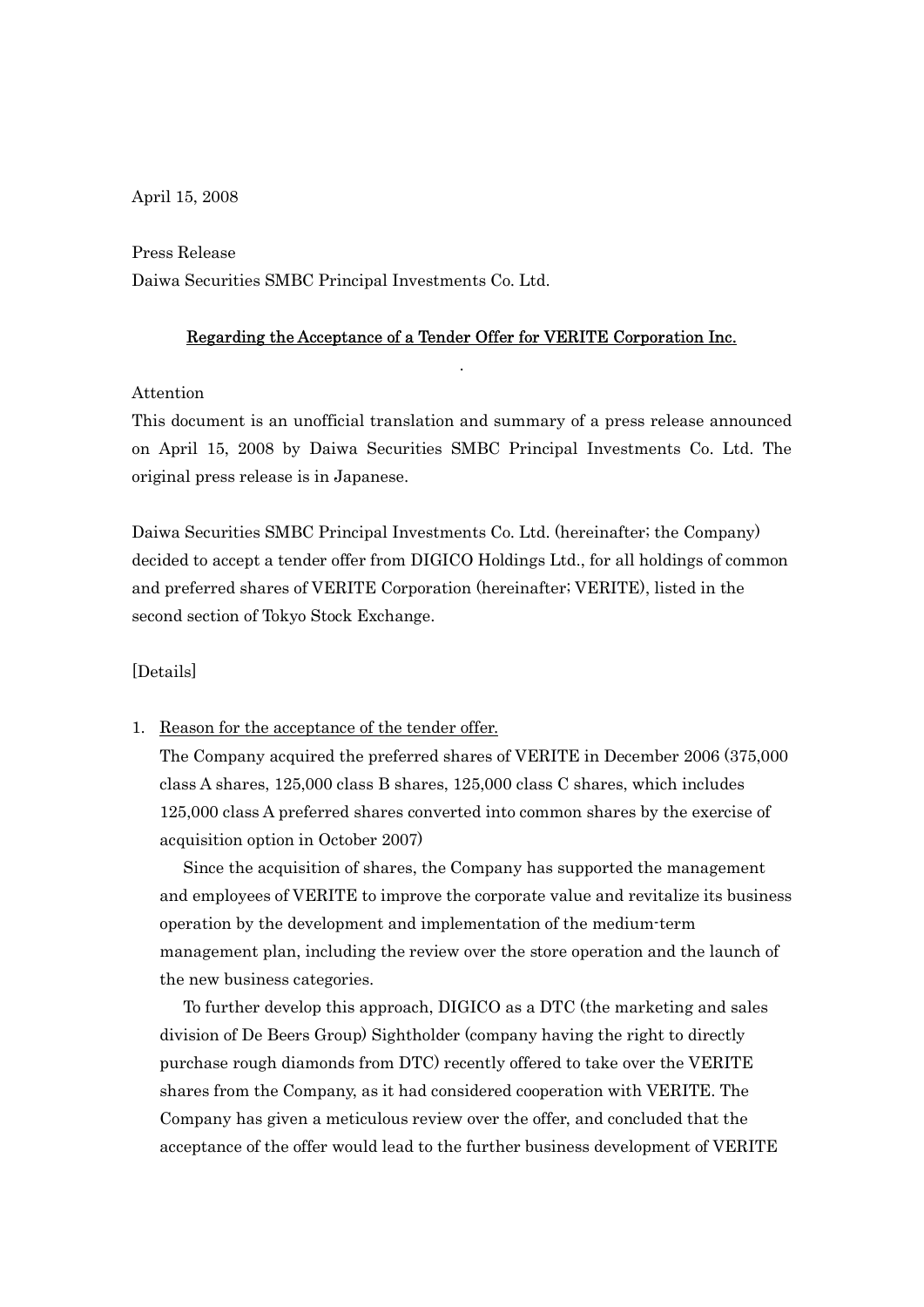and decided to accept the offer.

## 2. Summary of the acceptance of the tender offer

- (1) Number of shares which the Company is to accept for the offer Scheduled number of shares of acceptance: 6,250,000 shares (All options attached to preferred shares to acquire common shares are scheduled to be exercised)
- (2) Number of shares which the Company is to hold and ownership percentage after transfer is completed

 Number of shares held before the offer: 6,250,000 shares (25.35% ownership) Number of shares held after the offer: 0 shares (0.0% ownership)

Note: ownership percentage is calculated based on the outstanding common shares as of October 31st, 2007 with all the preferred shares to be converted into common shares. Number of shares held and ownership percentage after the offer is based on the assumption that all shares scheduled to be accepted for the offer are settled.

## (3) Schedule of the tender offer

| April 15th, 2008    | Announcement of tender offer     |
|---------------------|----------------------------------|
| April 18th, 2008    | Commencement of tender offer     |
| May $27th$ , $2008$ | Final date of tender offer       |
| June $4th$ , 2008   | Settlement date for tender offer |

3. Offeree company

| $(1)$ Name              | <b>VERITE</b> Corporation Inc.               |  |
|-------------------------|----------------------------------------------|--|
| $(2)$ Representative    | Masahiro Ikudome                             |  |
| (3) Head office address | 3-33-8 Tsuruya-cho Kanagawa-ku Yokohama-shi, |  |
|                         | Kanagawa-ken                                 |  |
| $(4)$ Establishment     | May 13th, 1948                               |  |
| $(5)$ Capital           | JPY 3,772 million                            |  |
| $(6)$ Business          | Retail sales of jewelry products             |  |
|                         |                                              |  |

4. Tender offeror

```
(1)Name DIGICO Holdings Ltd.
```